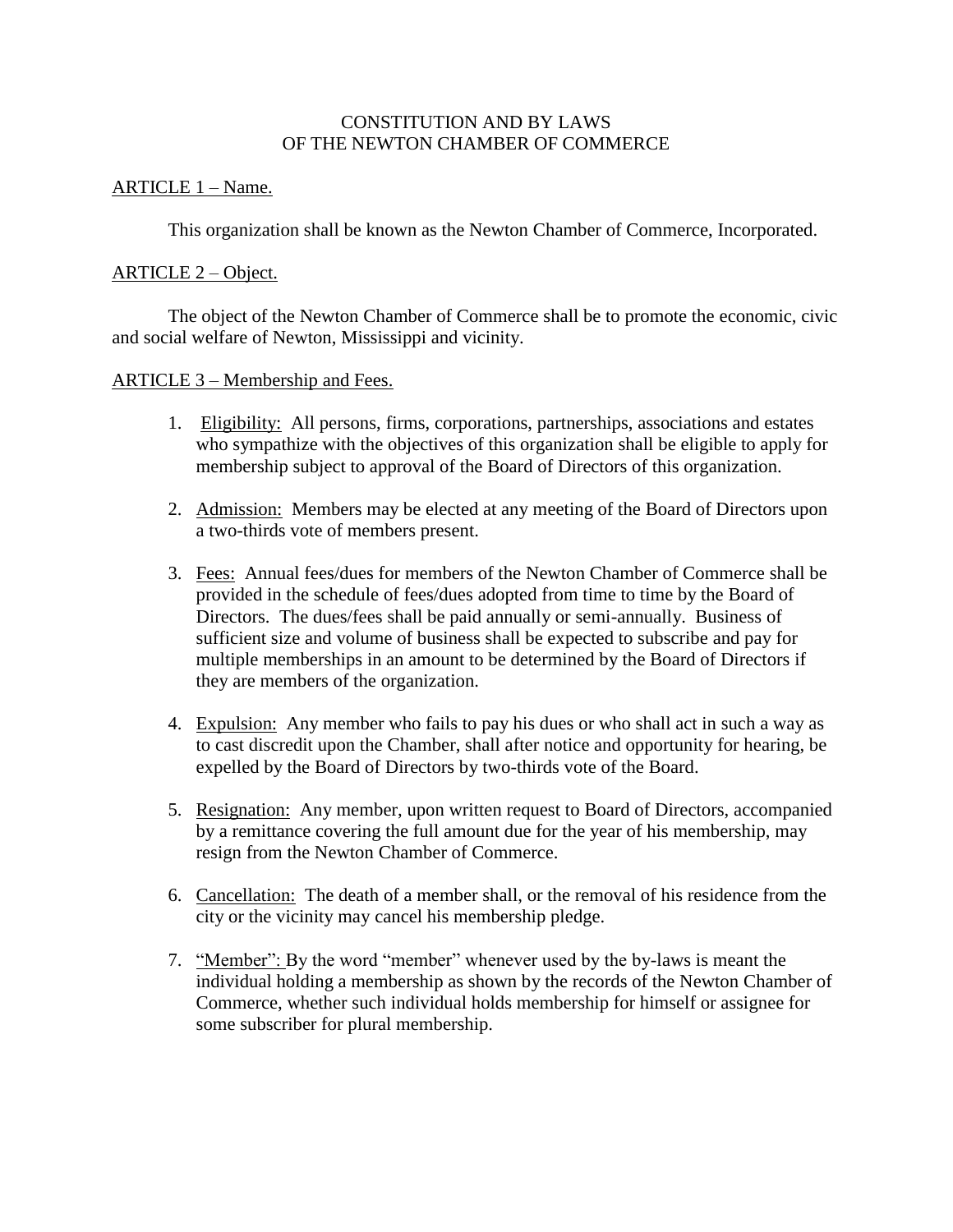## ARTICLE 4 – Government.

The general management and direction of the affairs of this organization shall be vested in a Board of Directors comprised of at least 17 directors who shall be nominated and elected in the manner hereinafter provided for.

# ARTICLE 5 – Meetings.

- 1. Annual Meeting: An annual meeting of the organization shall be held each year, the date, place and hour to be designated by the Board of Directors.
- 2. General Meetings: Meetings of the members may be held at such times as the President or Board of Directors may determine, or upon the written request of six percent (6%) of the members, provided that when called other than by the Directors, the call shall state the purpose of the meeting.
- 3. Quorum: A quorum at any annual or general meeting shall consist of the members present.

## ARTICLE 6 – Funds.

The organization shall have the authority to collect, expend and otherwise handle funds as hereinafter set forth.

#### ARTICLE 7 – Board of Directors.

- 1. Exercise of Corporate Powers: All corporate powers shall be exercised by or under the authority of, and the business affairs of the corporation shall be managed under the direction of the Board of Directors.
- 2. Regular Meetings: Regular meetings of the Board of Directors shall be held monthly on a date, time and place determined by the President and Executive Director of the Chamber.
- 3. Special Meetings: Special meetings of the Board of Directors may be called at any time by the President or at the request of any two (2) members of the Board of Directors.
- 4. Quorum: A quorum at any regular or special meetings of the Board of Directors shall consist of one-third (1/3) of the membership of the Board of Directors.
- 5. Board Structure: The structure of the Board of Directors is established so that certain businesses based upon the level of membership chosen, shall have a certain number of seats on the Chamber's Board of Directors. Platinum business members may appoint two (2) seats on the Board of Directors. Gold and Silver business members may appoint one (1) seat on the Board of Directors. The remaining membership of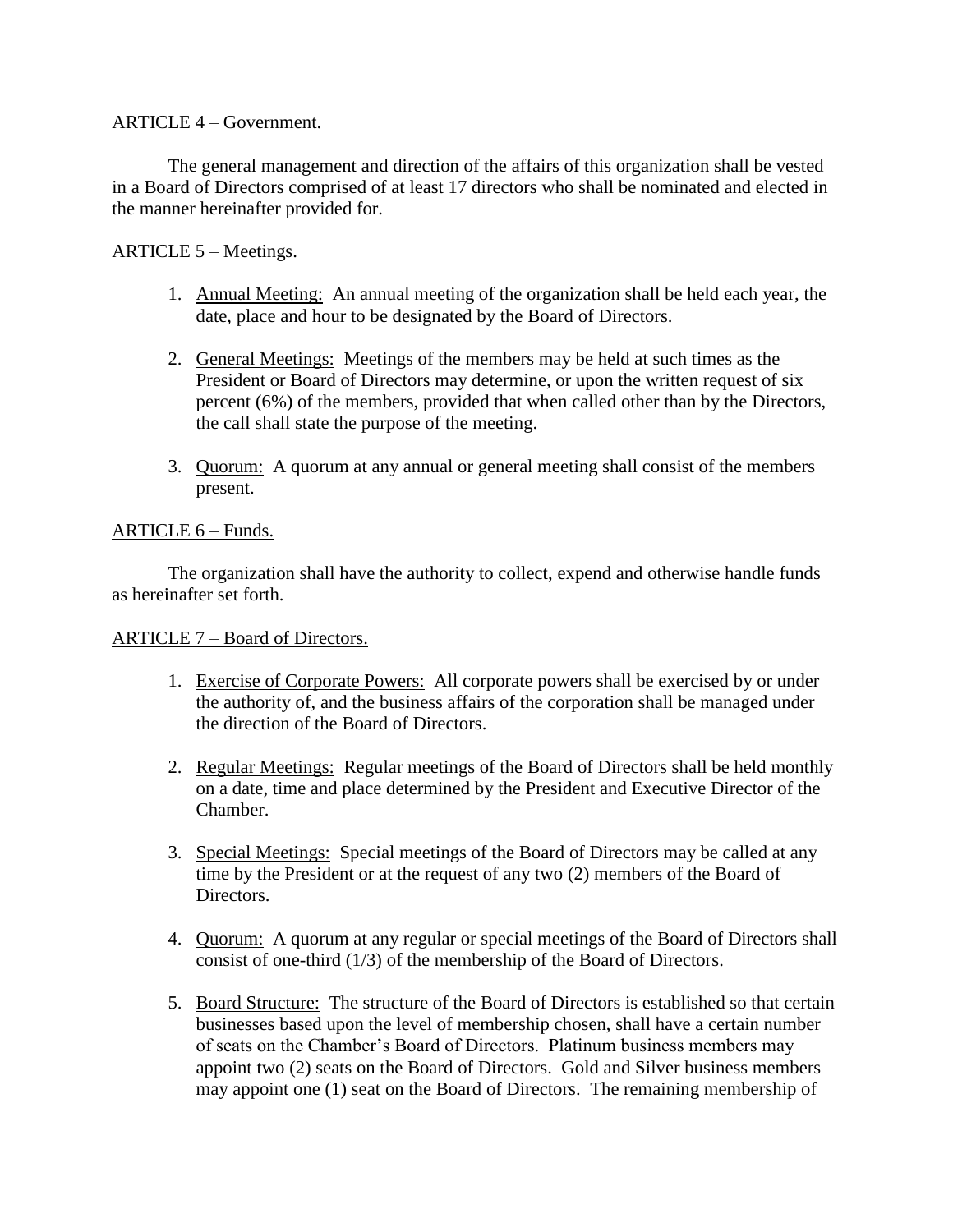the Board of Directors shall be determined by the nomination and election process set forth herein.

- 6. Election of Directors: The election of Directors shall be held at least 15 days prior to July of each year.
- 7. Term: Directors shall be elected to serve for the period of 2 years, but no director shall be elected to succeed himself.
- 8. Nominating Committee: Ten days prior to the annual election date, the President shall appoint a nominating committee of at least three, who may or may not be members of the Board of Directors. The committee shall prepare a list of two candidates for each director to be elected. Consideration shall be given so that all business and professional groups shall be represented on the Board.
- 9. Members may vote: by email, in person, or mail. The method to be determined by the nominating committee and each member shall be entitled to one vote for each director.

## ARTICLE 8 – Officers.

- 1. Officers: Officers for the Newton Chamber of Commerce shall be the President, Vice President, and Treasurer.
- 2. Duties of Officers: The duties of the officers shall be as their titles, by general rule would indicate, and such as required by law, and such as may be assigned to them respectively by the Board of Directors from time to time.
- 3. Executive Director: The Chamber shall employ an Executive Director whose duties are set forth herein.
- 4. Duties of the Executive Director: The duties of the Executive Director shall consist of preserving all records of the organization, and conducting the affairs of the organization in such a way as to promote the general welfare of the Newton Chamber of Commerce. He/she shall also conduct special affairs of the organization as directed by the Board.
- 5. Within one week after the annual election, the Directors shall meet and elect officers for the ensuing year, as President-Elect, Vice-President and a Treasurer. All officers must be members of the Board of Directors, except the Treasurer and Executive Director, who may or may not be members. To elect a president-elect from the newly elected Board and/or members remaining on the Board. In case of a remaining Board Member being elected as president-elect, then he would serve ex-officio a third year.
- 6. The Board of Directors: shall have the authority to employ such help as is necessary to operate the organization, and pay such salaries therefore as is necessary.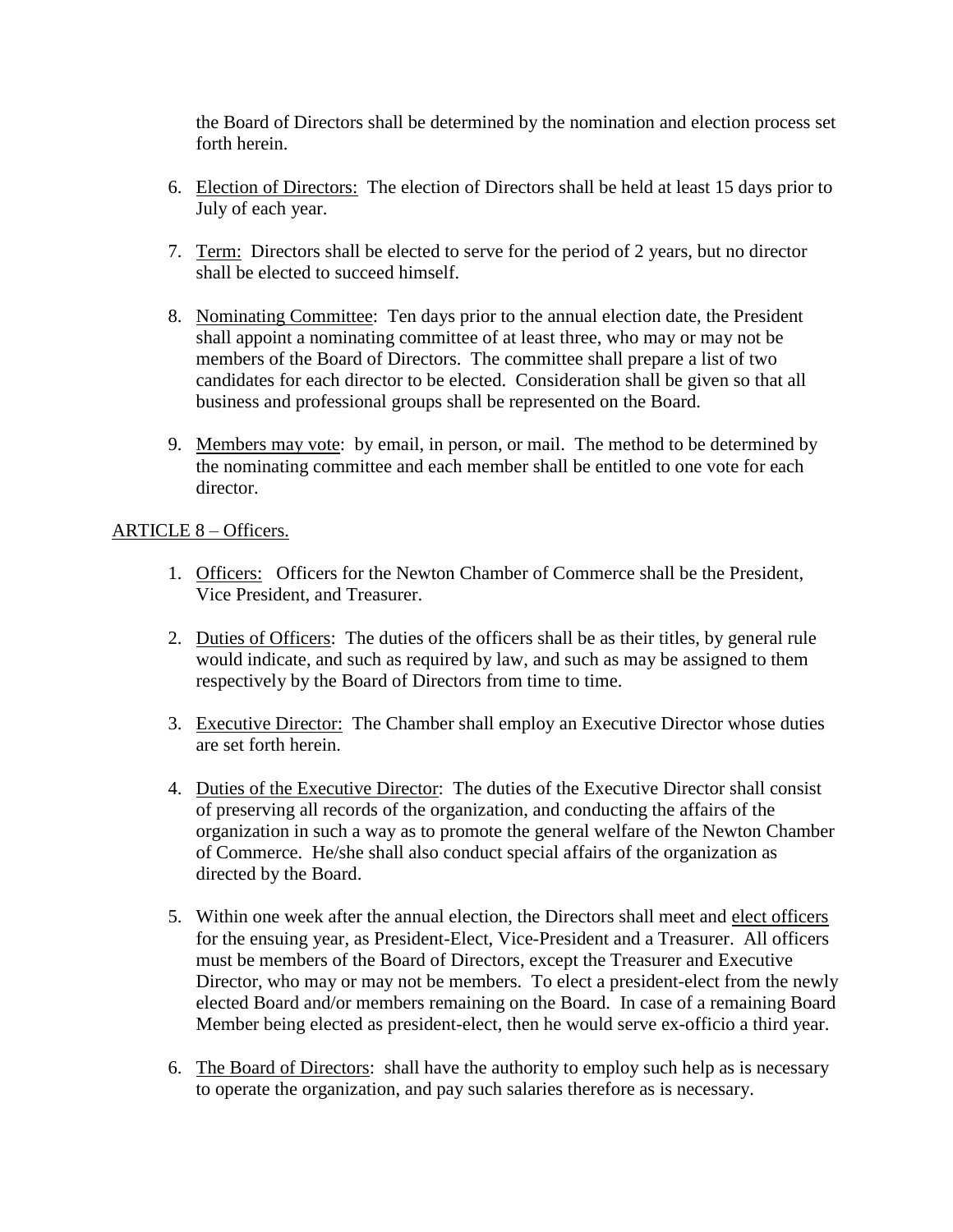#### ARTICLE 9 – Departments.

- 1. Authority: The Board of Directors may authorize and establish such departments as may be necessary for properly carrying on the work of the organization, and shall define the powers and duties of each department.
- 2. Chairman: A member of the Board of Directors, who shall be general Chairman of the Department, shall head each department.

## ARTICLE 10 – Committees.

- 1. Authority. The Board of Directors may authorize and establish and define the powers of all committees.
- 2. Executive Committee. The Executive Committee, consisting of the President, President-Elect, Vice President and the Treasurer, all past Presidents who are members of the Board of Directors, and the Executive Director, shall transact all routing business of the Chamber. All actions of this committee must be submitted to the Board of Directors for approval.
- 3. Finance Committee. This committee shall have the authority to disburse necessary funds for the operation of the Chamber. A financial statement shall be submitted regularly to the Board of Directors. This committee does not have the authority to disburse funds in excess of \$100.00 without the approval of the Board of Directors.
- 4. It shall be the function of all operating committees to investigate and make recommendations to the Board of Directors. They shall report in writing, unless otherwise instructed by the Board, and no standing or special committees shall represent in advocacy of or in opposition to any project without the specific confirmation of the Board of Directors, or such confirmation as may be clearly granted under general powers delegated by the Board of Directors to that committee.
- 5. The President shall appoint all committees subject to the confirmation of the Board of Directors.
- 6. Ex-Officio: The President and Executive Director shall be ex-officio members of the all committees, unless otherwise stated or ordered.
- 7. Committee Meetings: Meetings of the Committees may be called at any time by the Chairman of the Committees, the President or the Board of Directors.
- 8. Quorum: At Committee Meetings, a majority shall constitute a quorum.